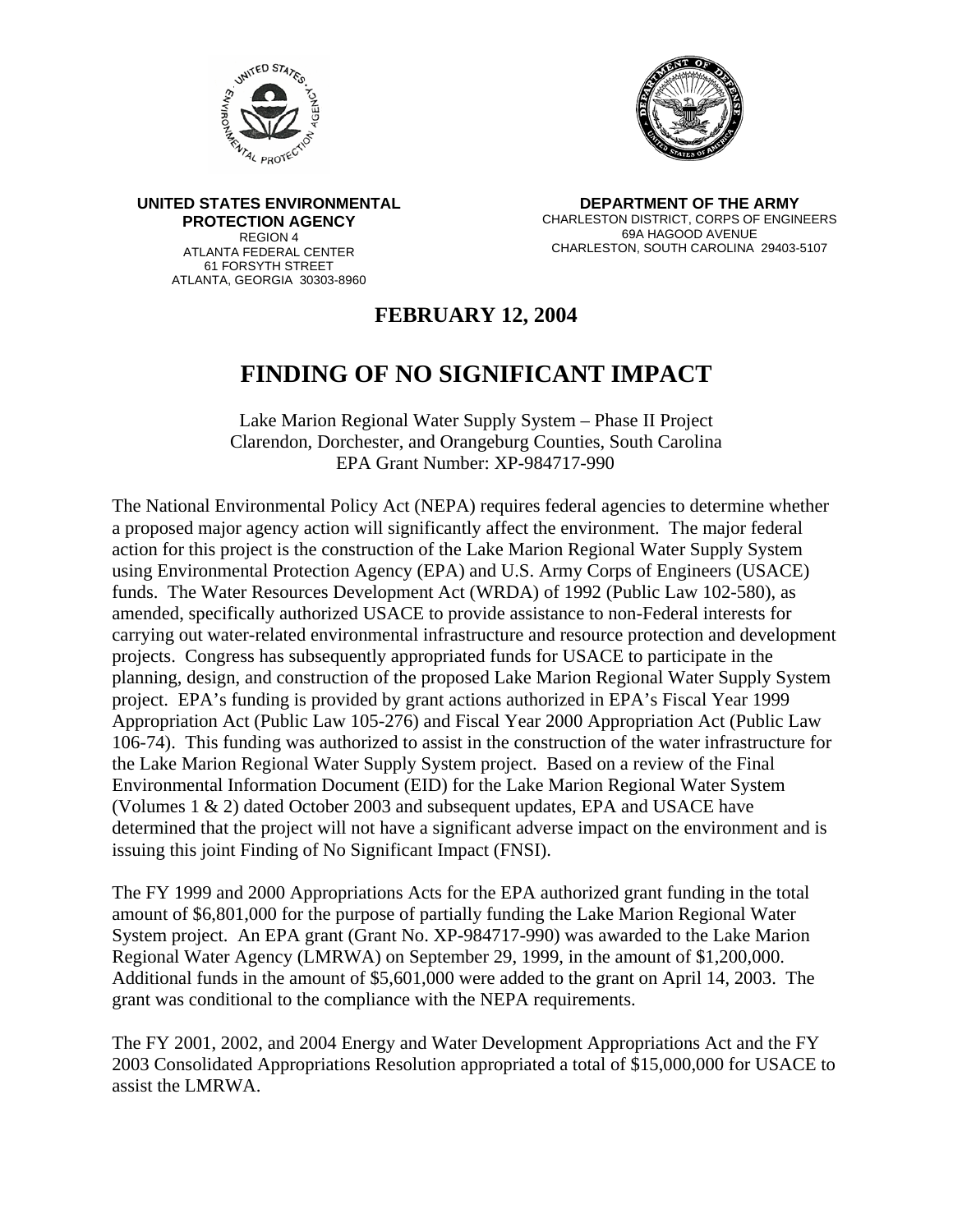The new regional drinking water system consists of two phases. The Phase I – US Highway 301 Water Distribution Project is a portion of the Lake Marion Regional Water System that will be constructed without USACE funds and is covered under a separate FNSI issued by the EPA. This FNSI addresses Phase II of the Lake Marion Regional Water Supply System that includes the major water treatment plant and water mains described below.

The major components of the Phase II project consist of the construction of a new 8 mgd (expandable to 12 mgd) state-of-the-art water treatment plant located near the Town of Santee. There will be a raw water intake and pump station with 2000 linear feet of 36 to 42-inch raw water transmission line from the raw water intake site in Lake Marion to the shores of the Town of Santee. The project also includes approximately 340,000 linear feet (65 miles) of 12 to 36 inch interconnecting trunklines from the water treatment plant near Santee to serve the municipalities of Manning, Summerton, Santee, Elloree, Holly Hill, and St. George on separate water main reaches.

The estimated capital cost for the Phase II - Lake Marion Regional Water System is \$62,300,000. The total cost for the Lake Marion Regional System, including the Phase I, is estimated to be \$69,000,000. Ultimately the water treatment facility will be able to service portions of a five county area (Sumter, Clarendon, Calhoun, Orangeburg, and Dorchester Counties) as additional funds are made available to extend service lines.

Other funding sources presently available that will be used to meet the total capital costs of the proposed regional water supply project include: South Carolina Bond Bill - \$8,000,000; Orangeburg County contributions - \$7,875,000; and South Carolina Office of Local Government -\$1,000,000. Additional funds are expected to be received from USACE, Orangeburg County, and other sources that will fully fund the project.

Enclosed is an Environmental Assessment, containing detailed information supporting this action in the following sections: A) Proposed Project and Funding Status; B) Existing Environment; C) Existing Drinking Water Facilities; D) Need for Proposed Project; E) Alternatives Analysis; F) Environmental Consequences and Mitigative Measures; G) Public Participation; and H) Agencies Consulted.

Written comments supporting or disagreeing with this proposed joint EPA/USACE action should be sent to:

69A Hagood Avenue 61 Forsyth St SW Charleston, SC 29403 Atlanta, GA 30303 (843) 329-8050 (404) 562-9247

Mr. Andrew Borden OR Mr. Ben Chen, Water Management Division U.S. Army Corps of Engineers U.S. Environmental Protection Agency, Region 4